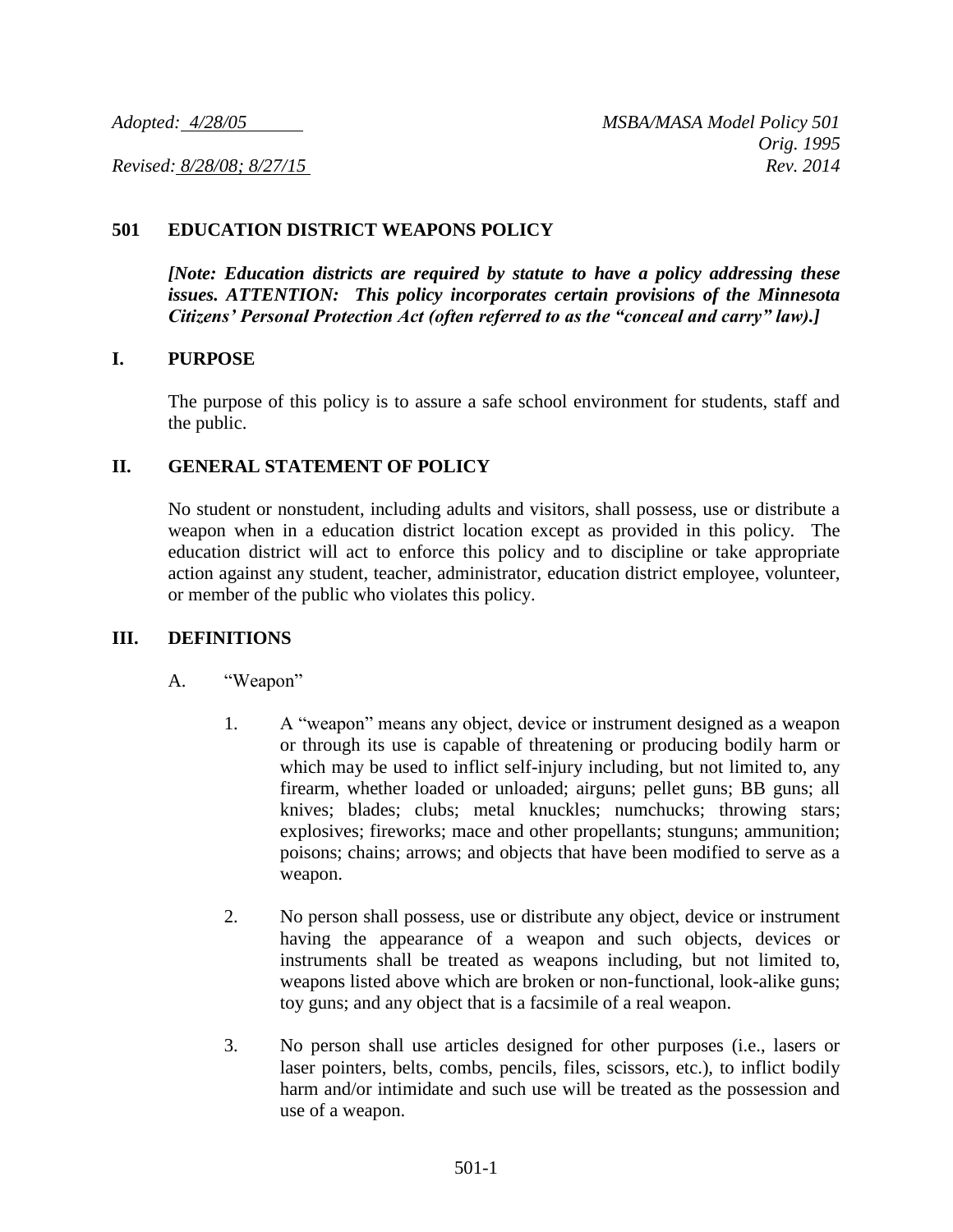- B. "Education District Location" includes any education district building or grounds, whether leased, rented, owned or controlled by the education district, locations of education district activities or trips, bus stops, education district buses or education district vehicles, education district-contracted vehicles, the area of entrance or departure from education district premises or events, all locations where education district-related functions are conducted, and anywhere students are under the jurisdiction of the education district.
- C. "Possession" means having a weapon on one's person or in an area subject to one's control in a education district location.

# **IV. EXCEPTIONS**

- A. A student who finds a weapon on the way to school or in a education district location, or a student who discovers that he or she accidentally has a weapon in his or her possession, and takes the weapon immediately to the assistant director/principal's office shall not be considered to possess a weapon. If it would be impractical or dangerous to take the weapon to the assistant director/principal's office, a student shall not be considered to possess a weapon if he or she immediately turns the weapon over to an administrator, teacher or head coach or immediately notifies an administrator, teacher or head coach of the weapon's location.
- B. It shall not be a violation of this policy if a nonstudent (or student where specified) falls within one of the following categories:
	- 1. active licensed peace officers;
	- 2. military personnel, or students or nonstudents participating in military training, who are on duty performing official duties;
	- 3. persons authorized to carry a pistol under Minn. Stat. § 624.714 while in a motor vehicle or outside of a motor vehicle for the purpose of directly placing a firearm in, or retrieving it from, the trunk or rear area of the vehicle;
	- 4. persons who keep or store in a motor vehicle pistols in accordance with Minn. Stat. §§ 624.714 or 624.715 or other firearms in accordance with § 97B.045;
		- a. Section 624.714 specifies procedures and standards for obtaining pistol permits and penalties for the failure to do so. Section 624.715 defines an exception to the pistol permit requirements for "antique firearms which are carried or possessed as curiosities or for their historical significance or value."
		- b. Section 97B.045 generally provides that a firearm may not be transported in a motor vehicle unless it is (1) unloaded and in a gun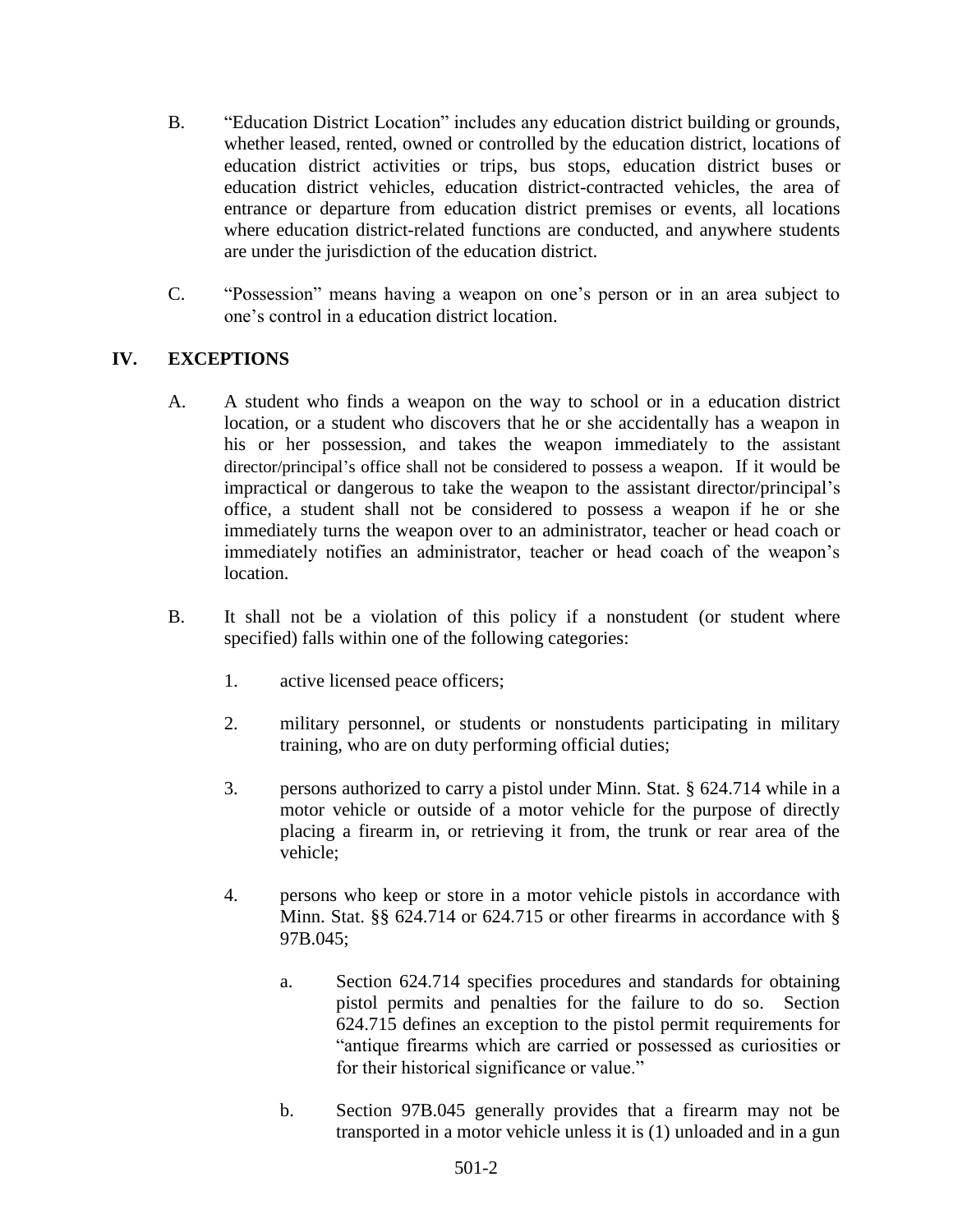case without any portion of the firearm exposed; (2) unloaded and in the closed trunk; or  $(3)$  a handgun carried in compliance with  $\S$ § 624.714 and 624.715.

- 5. firearm safety or marksmanship courses or activities for students or nonstudents conducted on education district property;
- 6. possession of dangerous weapons, BB guns, or replica firearms by a ceremonial color guard;
- 7. a gun or knife show held on education district property;
- 8. possession of dangerous weapons, BB guns, or replica firearms with written permission of the assistant director/principal or other person having general control and supervision of the education district or the director of a child care center; or
- 9. persons who are on unimproved property owned or leased by a child care center, school or education district unless the person knows that a student is currently present on the land for a education district-related activity.

*[Note: Nothing prevents a education district from being more stringent in its weapons policy with respect to students and education district employees than the criminal law, except that the education district may not prohibit the lawful carry or possession of firearms in a parking facility or parking area. Although some education districts may choose to incorporate all of the exceptions to the criminal law, other education districts may choose either not to incorporate some or all of the exceptions or to further limit them. For example, a education district may choose to require written permission from the executive director, not just a assistant director/principal, for someone to possess a dangerous weapon in a education district location. This would impose a more stringent requirement than exception (7) to Section 609.66, Subdivision 1d. However, a education district may not regulate firearms, ammunition, or their respective components, when possessed or carried by nonstudents or nonemployees, in a manner that is inconsistent with Section 609.66, Subdivision 1d.]*

C. Policy Application to Instructional Equipment/Tools

While the education district does not allow the possession, use, or distribution of weapons by students or nonstudents, such a position is not meant to interfere with instruction or the use of appropriate equipment and tools by students or nonstudents. Such equipment and tools, when properly possessed, used, and stored, shall not be considered in violation of the rule against the possession, use, or distribution of weapons. However, when authorized instructional and work equipment and tools are used in a potentially dangerous or threatening manner, such possession and use will be treated as the possession and use of a weapon.

D. Firearms in Education District Parking Lots and Parking Facilities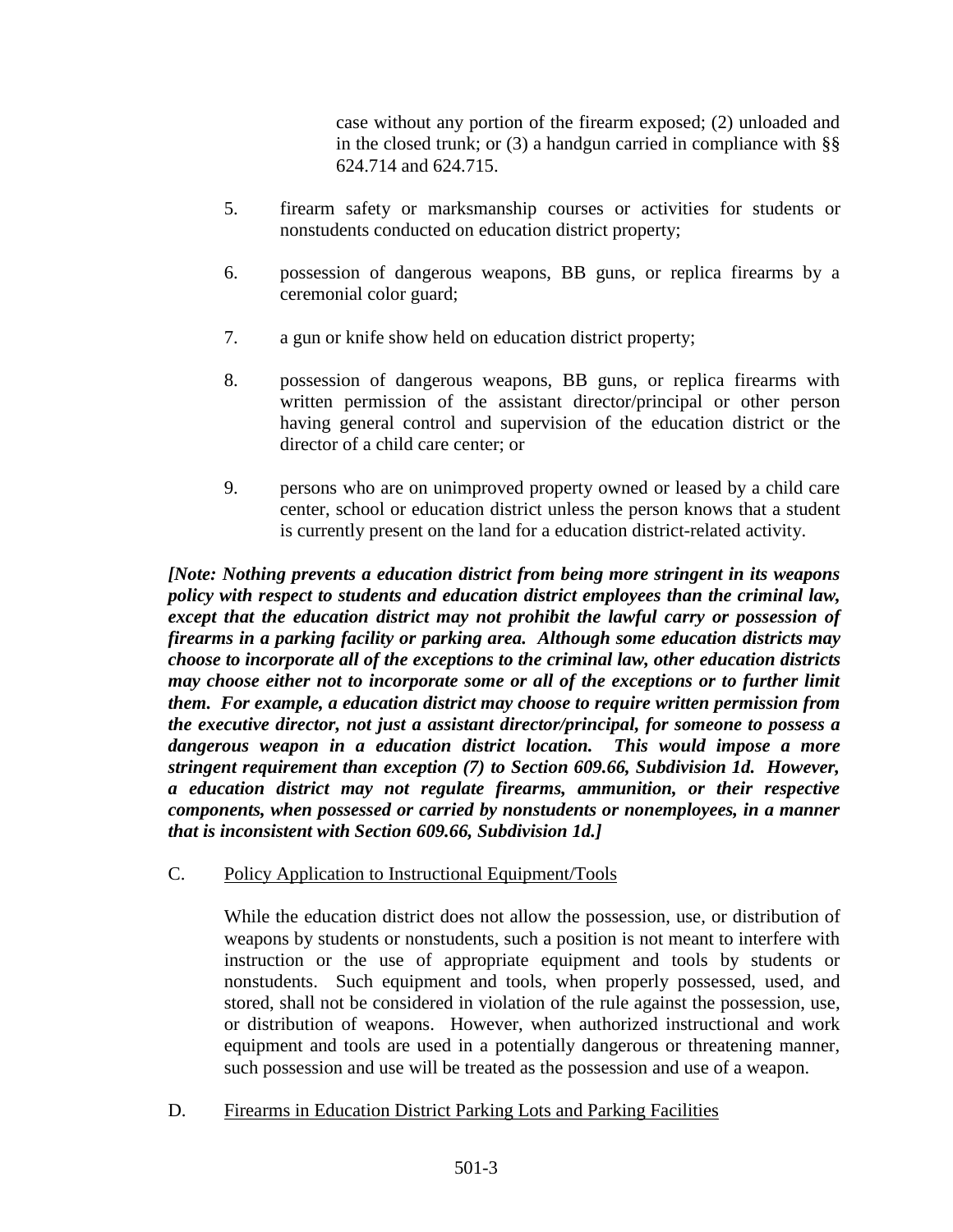A education district may not prohibit the lawful carry or possession of firearms in a education district parking lot or parking facility. For purposes of this policy, the "lawful" carry or possession of a firearm in a education district parking lot or parking facility is specifically limited to nonstudent permit-holders authorized under Minn. Stat. § 624.714 to carry a pistol in the interior of a vehicle or outside the motor vehicle for the purpose of directly placing a firearm in, or retrieving it from, the trunk or rear area of the vehicle. Any possession or carry of a firearm beyond the immediate vicinity of a permit-holder's vehicle shall constitute a violation of this policy.

# **V. CONSEQUENCES FOR STUDENT WEAPON POSSESSION/USE/ DISTRIBUTION**

- A. The education district does not allow the possession, use, or distribution of weapons by students. Consequently, the minimum consequence for students possessing, using, or distributing weapons shall include:
	- 1. immediate out-of-school suspension;
	- 2. confiscation of the weapon;
	- 3. immediate notification of police;
	- 4. parent or guardian notification; and
	- 5. recommendation to the executive director of dismissal for a period of time not to exceed one year.
- B. Pursuant to Minnesota law, a student who brings a firearm, as defined by federal law, to school will be expelled for at least one year. The education district board may modify this requirement on a case-by-case basis.
- C. Administrative Discretion

While the education district does not allow the possession, use, or distribution of weapons by students, the executive director may use discretion in determining whether, under the circumstances, a course of action other than the minimum consequences specified above is warranted. If so, other appropriate action may be taken, including consideration of a recommendation for lesser discipline.

# **VI. CONSEQUENCES FOR WEAPON POSSESSION/USE/DISTRIBUTION BY NONSTUDENTS**

### A. Employees

1. An employee who violates the terms of this policy is subject to disciplinary action, including nonrenewal, suspension, or discharge as deemed appropriate by the education district board.